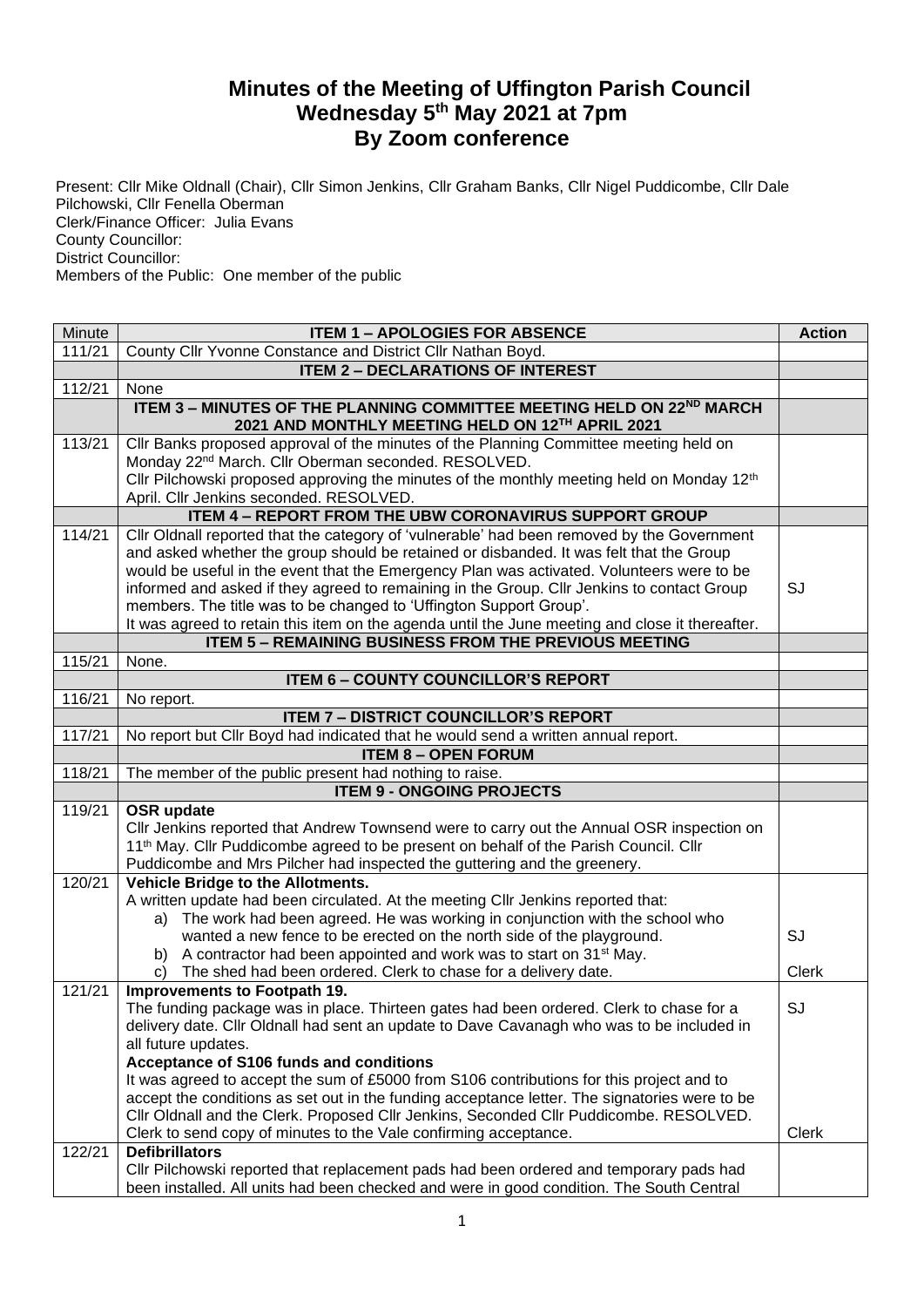|        | Ambulance defibrillator monitoring service was being replaced by a national service. Cllr<br>Pilchowski to establish whether he could update the system on behalf of all the guardians and<br>act as a single point of contact. | <b>DP</b>              |  |  |  |  |
|--------|---------------------------------------------------------------------------------------------------------------------------------------------------------------------------------------------------------------------------------|------------------------|--|--|--|--|
| 123/21 | Proposal to install a dog waste bin at Jacksmeadow<br>Cllr Pilchowski had been informed that the proposal was being considered. There was<br>nothing further to report.                                                         |                        |  |  |  |  |
| 124/21 | <b>Improvements to Broadband</b>                                                                                                                                                                                                |                        |  |  |  |  |
|        | Cllr Oldnall reported that a Zoom meeting had been held last week which had been well                                                                                                                                           |                        |  |  |  |  |
|        | attended. The options available had been discussed and support had been expressed for BT                                                                                                                                        |                        |  |  |  |  |
|        | Openreach. Mrs Foxhall was working on the project and was aiming to obtain sufficient                                                                                                                                           | <b>KF</b><br><b>MO</b> |  |  |  |  |
|        | names to be sent to Openreach by the end of May. An FAQ section on this topic was to be                                                                                                                                         |                        |  |  |  |  |
| 125/21 | added to the website.                                                                                                                                                                                                           |                        |  |  |  |  |
|        | Proposal For a Village Lengthman<br>No progress.                                                                                                                                                                                | C/F MO                 |  |  |  |  |
|        | <b>ITEM 10 - PLANNING MATTERS</b>                                                                                                                                                                                               |                        |  |  |  |  |
| 126/21 | New Applications to be considered:                                                                                                                                                                                              |                        |  |  |  |  |
|        | <b>P21/V0932/LDE - The Walnuts, Broad Street.</b> Existing and continued use for more<br>a)                                                                                                                                     |                        |  |  |  |  |
|        | than 10 years of land as Residential Garden attached to The Walnuts, Broad Street.                                                                                                                                              |                        |  |  |  |  |
|        | Response due by 13 <sup>th</sup> May. There were no objections.                                                                                                                                                                 | Clerk                  |  |  |  |  |
| 127/21 | To consider any new applications received since the publication of this agenda:                                                                                                                                                 |                        |  |  |  |  |
|        | P21/V1063/HH - 1 Jacksmeadow. Two storey side extension. Response due by<br>a)<br>22 <sup>nd</sup> May. There were no objections to the application but concerns were raised over                                               | <b>MO</b>              |  |  |  |  |
|        | parking. Cllr Oldnall to develop a response.                                                                                                                                                                                    |                        |  |  |  |  |
| 128/21 | Update on outstanding planning applications:                                                                                                                                                                                    |                        |  |  |  |  |
|        | a) P21/V0465/HH - 11 Jacksmeadow. Proposed rear/side extension. Awaiting                                                                                                                                                        |                        |  |  |  |  |
|        | determination.                                                                                                                                                                                                                  |                        |  |  |  |  |
|        | P21/V0715/HH - Packer's Forge, High Street, Addition of a front porch, minor<br>b)                                                                                                                                              |                        |  |  |  |  |
|        | resizing and re-alignment of front elevation Velux window and resizing of rear                                                                                                                                                  |                        |  |  |  |  |
|        | elevation windows changing one window to a door. Permission granted.                                                                                                                                                            |                        |  |  |  |  |
|        | P21/V0684/LDP - Britchcombe Farm. Certificate of Lawfulness for the proposed<br>C)                                                                                                                                              |                        |  |  |  |  |
|        | use or development to confirm the use of the land referred to as Cross Roads at                                                                                                                                                 |                        |  |  |  |  |
|        | Britchcombe Farm for the siting of caravans, tents and motorhomes. No application                                                                                                                                               |                        |  |  |  |  |
|        | was required. The case officer had noted the Parish Council's comments but they did                                                                                                                                             |                        |  |  |  |  |
|        | not get included in the final report as they were outside the scope of the application.                                                                                                                                         |                        |  |  |  |  |
|        | P21/V0556/AG - Common Farm, Lower Common. Erection of steel portal framed<br>d)                                                                                                                                                 |                        |  |  |  |  |
|        | building. Planning permission was not required.                                                                                                                                                                                 |                        |  |  |  |  |
|        | e) P21/V0179/HH - Little Orchard, Packers Lane. Ground and first floor extensions.                                                                                                                                              |                        |  |  |  |  |
|        | Permission granted.                                                                                                                                                                                                             |                        |  |  |  |  |
|        | P21/V0009/HH - Gate Cottage, Lower Common. Two-storey side extension, single-<br>f<br>storey side and rear extensions, glazed link and the erection of a one and a half                                                         |                        |  |  |  |  |
|        | storey outbuilding, incorporating a garage, annexe and home office. Permission                                                                                                                                                  |                        |  |  |  |  |
|        | refused.                                                                                                                                                                                                                        |                        |  |  |  |  |
|        | Planning Appeal Consultation - P20/V0394/FUL - UFF - Meadowgold. The appeal<br>g)                                                                                                                                               |                        |  |  |  |  |
|        | was awaiting determination.                                                                                                                                                                                                     |                        |  |  |  |  |
|        | h) P20/V1739/FUL and P20/V1740/LB. Dovecote, Britchcombe Farm. Retrospective                                                                                                                                                    |                        |  |  |  |  |
|        | application for conversion of dovecote to a dwelling. Awaiting determination.<br>Afternote:                                                                                                                                     |                        |  |  |  |  |
|        | P21/V0360/HH - Broadway Farm. Extension of existing dwelling to create an attached<br>i)                                                                                                                                        |                        |  |  |  |  |
|        | annex. Permission granted.                                                                                                                                                                                                      |                        |  |  |  |  |
|        | <b>ITEM 11 - FINANCE</b>                                                                                                                                                                                                        |                        |  |  |  |  |
| 129/21 | To approve regular payments for the financial year 2021/22. A list of regular<br>a)                                                                                                                                             |                        |  |  |  |  |
|        | monthly payments had been circulated. It was agreed to include quarterly Courier                                                                                                                                                | <b>Clerk</b>           |  |  |  |  |
|        | Printing. The list was approved subject to this addition. Proposed Cllr Oberman,                                                                                                                                                |                        |  |  |  |  |
|        | Seconded Cllr Pilchowski.<br>To approve May payments: Payments totalling £837.15 were approved. Proposed:                                                                                                                       |                        |  |  |  |  |
|        | b)<br>Cllr Pilchowski; seconded: Cllr Jenkins. RESOLVED. Cllr Jenkins to authorise the                                                                                                                                          | SJ                     |  |  |  |  |
|        | payments online.                                                                                                                                                                                                                |                        |  |  |  |  |
|        | To approve payment for additional Village Trail leaflets. An amendment was<br>C)                                                                                                                                                |                        |  |  |  |  |
|        | required to the leaflets prior to printing. Cllr Oldnall proposed a maximum expenditure                                                                                                                                         | DP                     |  |  |  |  |
|        | of £200. Cllr Jenkins seconded. RESOLVED. Cllr Pilchowski to discuss printing                                                                                                                                                   |                        |  |  |  |  |
|        | options with Mrs Pilcher.                                                                                                                                                                                                       |                        |  |  |  |  |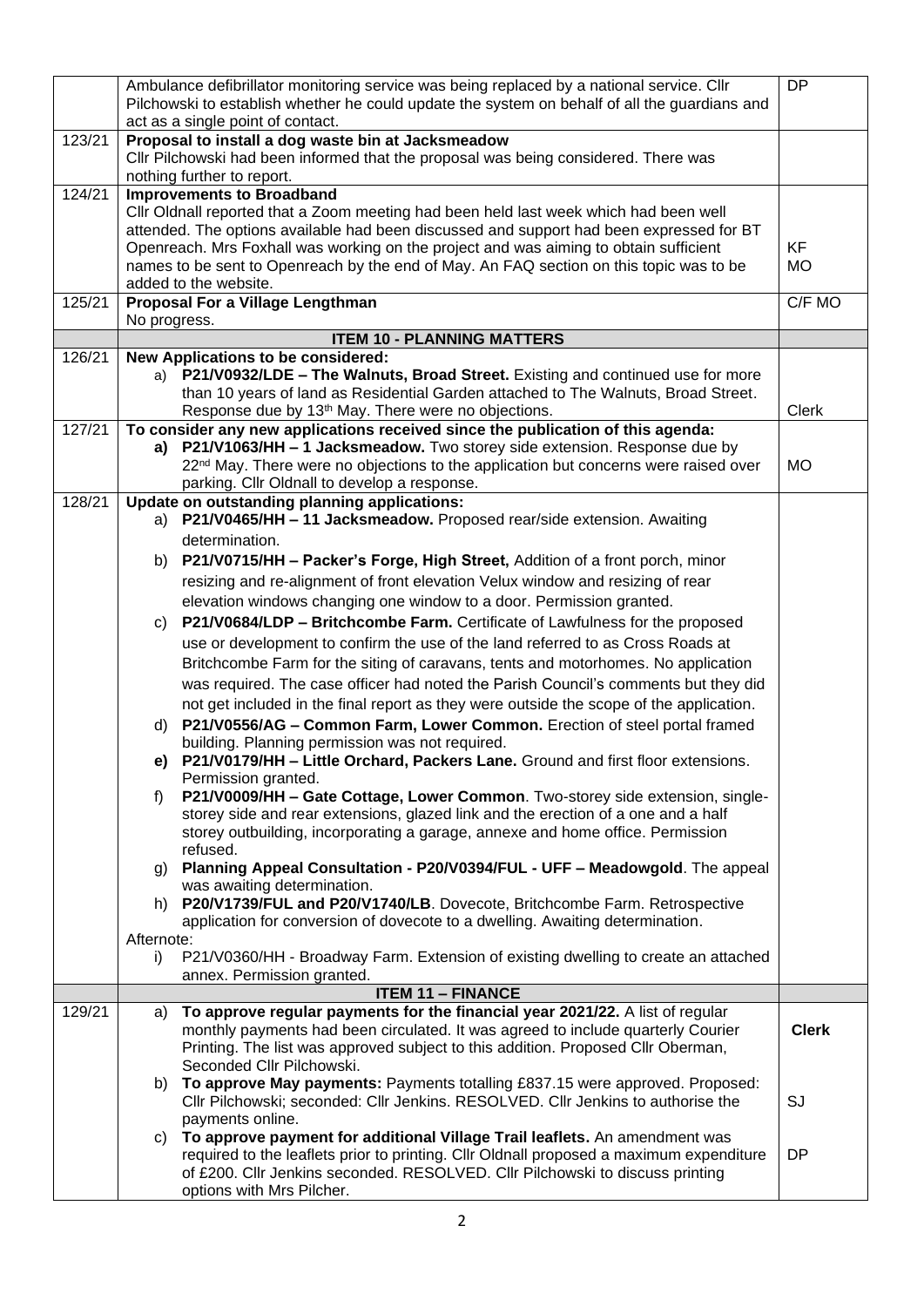|        |                                                                                           | <b>ITEM 12 - THE JUBILEE FIELD TRUST</b>                                                                   |               |  |  |
|--------|-------------------------------------------------------------------------------------------|------------------------------------------------------------------------------------------------------------|---------------|--|--|
| 130/21 | a)                                                                                        | Monthly play area inspection.                                                                              |               |  |  |
|        |                                                                                           | Cllr Oberman reported that the equipment had been inspected and there were no                              |               |  |  |
|        |                                                                                           | issues. Although the new mats were being well used there were no issues with them.                         |               |  |  |
|        | b)                                                                                        | <b>Extension of hedge line.</b>                                                                            | <b>FO</b>     |  |  |
|        |                                                                                           | The new hedge was looking good. There had been reports of people cutting through                           |               |  |  |
|        |                                                                                           | the new hedge and an unofficial path had developed. Cllr Oberman to keep an eye                            |               |  |  |
|        |                                                                                           | on it.                                                                                                     |               |  |  |
|        |                                                                                           | c) New Rubbish bin.                                                                                        |               |  |  |
|        |                                                                                           | Cllr Jenkins had put a case for a new bin to the Waste Team on 27 <sup>th</sup> April but had not          | SJ            |  |  |
|        |                                                                                           | yet received a reply. Cllr Jenkins to chase.                                                               |               |  |  |
|        |                                                                                           | <b>ITEM 14 - ALLOTMENTS UPDATE</b>                                                                         |               |  |  |
| 131/21 | <b>Allotments</b>                                                                         |                                                                                                            |               |  |  |
|        |                                                                                           | CIIr Puddicombe reported that one plot on the back row had been let and there were only                    |               |  |  |
|        |                                                                                           | three plots vacant. The Spring inspection had been carried out and all was in order. An email              |               |  |  |
|        |                                                                                           | was to be sent to all plot holders. An application to keep bees had been declined in line with             | NP            |  |  |
|        | the National Allotments Association guidance. Cllr Puddicombe proposed that the free year |                                                                                                            |               |  |  |
|        |                                                                                           | was no longer necessary and should be removed for all new applicants with immediate effect,                |               |  |  |
|        |                                                                                           | This was agreed. Proposed Cllr Puddicombe, Seconded Cllr Pilchowski. RESOLVED. It was                      | <b>Clerk</b>  |  |  |
|        |                                                                                           | noted that the website needed to be updated to reflect this decision.                                      |               |  |  |
|        |                                                                                           | <b>ITEM 14 - ANNUAL / QUARTERLY REVIEWS</b>                                                                |               |  |  |
| 132/21 |                                                                                           | <b>Emergency Plan</b>                                                                                      |               |  |  |
|        |                                                                                           | The document had been approved by OCC. Nothing further to add.                                             | <b>CLOSED</b> |  |  |
|        |                                                                                           | <b>ITEM 15 - UPKEEP (INC. WATERCOURSES)</b>                                                                |               |  |  |
| 133/21 | a)                                                                                        | <b>Watercourses.</b>                                                                                       |               |  |  |
|        |                                                                                           | CIIr Banks reported that the stream was moving well. CIIr Jenkins felt that the junction                   | <b>SJ</b>     |  |  |
|        |                                                                                           | beyond the sports field might need some work. Cllr Jenkins to discuss with Mr Keene.                       |               |  |  |
|        |                                                                                           | b) DoE Volunteer                                                                                           |               |  |  |
|        |                                                                                           | A volunteer had come forward to help keep the field tidy as part of their DoE award.                       | MO/FO         |  |  |
|        |                                                                                           | Cllr Oldnall proposed that tasks were allocated as appropriate with Cllr Oberman as                        |               |  |  |
|        |                                                                                           | the point off contact. Cllr Oldnall to confirm with the volunteer and ask that they                        |               |  |  |
|        |                                                                                           | contact Cllr Oberman.                                                                                      |               |  |  |
| 134/21 |                                                                                           | <b>ITEM 16 - GENERAL</b><br>Return to face-to-face meetings.                                               |               |  |  |
|        | a)                                                                                        | The legislation permitting remote meetings expires on 6 <sup>th</sup> May, but the current                 |               |  |  |
|        |                                                                                           | Roadmap suggests that face to face meetings could not be held until 21 <sup>st</sup> June. A               |               |  |  |
|        |                                                                                           | number of alternative options were considered. It was agreed to hold the June                              |               |  |  |
|        |                                                                                           | meeting on Monday 21 <sup>st</sup> June subject to the hall being available and any necessary              | Clerk         |  |  |
|        |                                                                                           | risk assessment(s) being carried out. Clerk to cleck. The meeting to be at 18.30                           |               |  |  |
|        |                                                                                           | subject to District and County Councillor availability. The Clerk noted that she was not                   |               |  |  |
|        |                                                                                           | available on this date and alternative arrangements would be required.                                     | <b>MO</b>     |  |  |
|        |                                                                                           | <b>ITEM 17 - CONSULTATIONS</b>                                                                             |               |  |  |
| 135/21 | None.                                                                                     |                                                                                                            |               |  |  |
|        |                                                                                           | <b>ITEM 18 - CORRESPONDENCE</b>                                                                            |               |  |  |
| 136/21 | a)                                                                                        | <b>Thames Water Presentation.</b>                                                                          |               |  |  |
|        |                                                                                           | CIIr Oldnall asked whether a talk from Thames Water was required. CIIr Jenkins                             |               |  |  |
|        |                                                                                           | explained the issues and it was agreed that it was. Thames Water would prefer a                            |               |  |  |
|        |                                                                                           | daytime meeting. Following discussion, it was proposed to suggest that the meeting                         |               |  |  |
|        |                                                                                           | take place immediately prior to the July Parish Council meeting, at 18.30. However, if                     |               |  |  |
|        |                                                                                           | Thames Water would not agree to this then another date/time would need to be                               | <b>MO</b>     |  |  |
|        |                                                                                           | agreed. Cllr Oldnall to respond to Thames Water.                                                           |               |  |  |
|        |                                                                                           | b) Asset of Community Value.<br>An email had been received from CAMRA attempting to get pubs registered as |               |  |  |
|        |                                                                                           | Assets of Community Value. It was agreed that this was not a Parish Council matter.                        | <b>MO</b>     |  |  |
|        |                                                                                           | Cllr Oldnall to pass the email on to the publican and inform them of the Parish Council                    |               |  |  |
|        |                                                                                           | decision.                                                                                                  |               |  |  |
|        |                                                                                           | c) CIL public enquiry.                                                                                     |               |  |  |
|        |                                                                                           | A public enquiry into changes to CIL charging was to be held on 27 <sup>th</sup> May. Any                  | All           |  |  |
|        |                                                                                           | Councillors who wanted to attend were to contact Cllr Oldnall.                                             |               |  |  |
|        |                                                                                           | d) CPRE Briefing on The Oxfordshire Plan 2050                                                              |               |  |  |
|        |                                                                                           | CPRE had sent an email encouraging Councils to become involved in the early                                | <b>Clerk</b>  |  |  |
|        |                                                                                           | stages of the development of The Oxfordshire Plan 2050. It was agreed to bring this                        | (agenda)      |  |  |